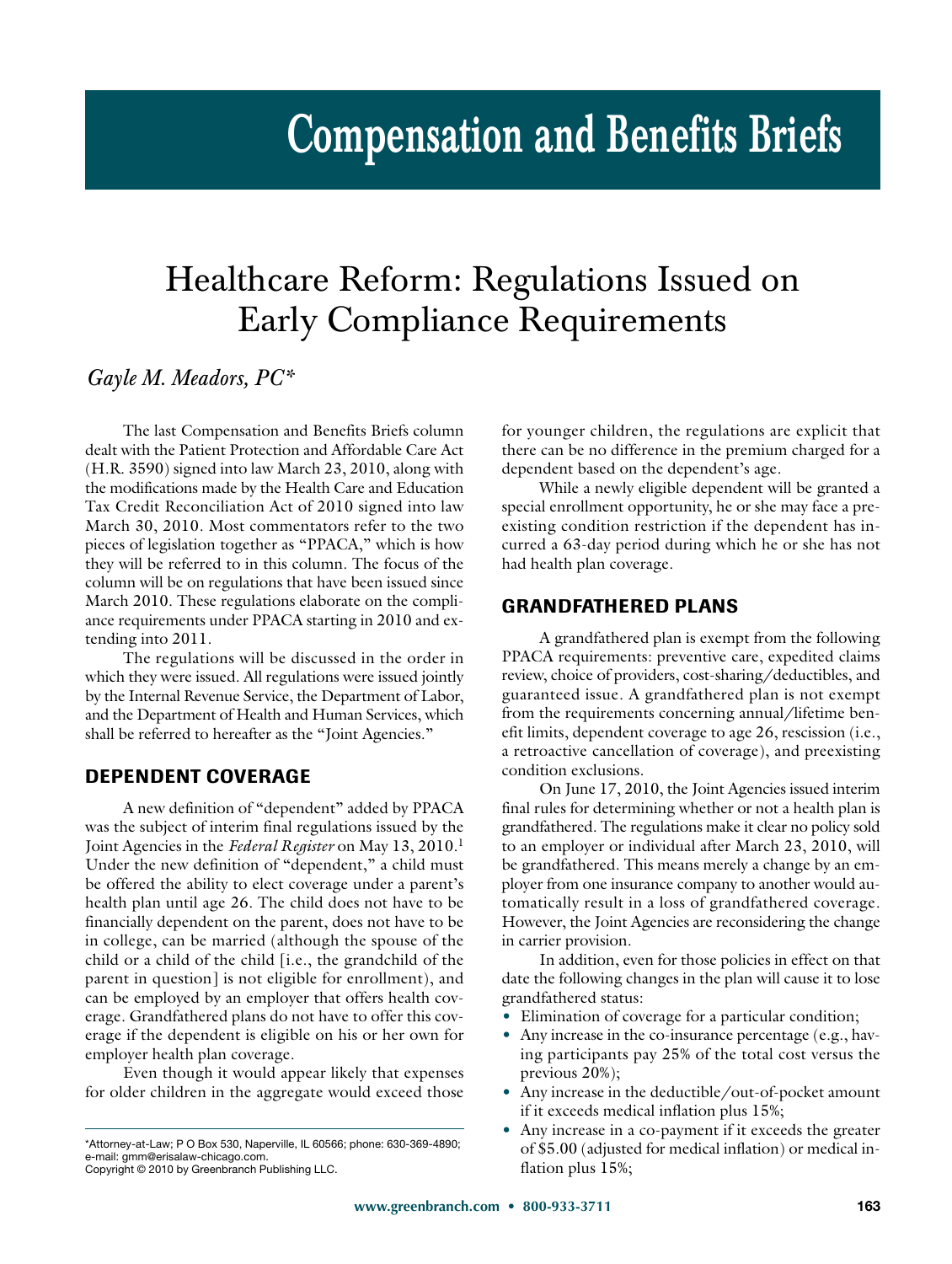#### **164 Medical Practice Management • November/December 2010**

- A decrease in the employer contribution by more than 5% of the contribution rate in effect on March 23, 2010 (Note: This is true for each type of coverage, not just employee coverage only; hence a decision to stop subsidizing dependent coverage would result in a loss of grandfathered status.); and
- An imposition of or reduction in the annual limit that did not exist on March 23, 2010.

Given how strict these rules are, it is generally believed that almost all small-employer group health plans will lose grandfathered status within a year or two especially since such plans are the most likely to seek cost relief by changing insurance carriers.

### **PREEXISTING CONDITION/LIMITS/ RESCISSIONS/PATIENT PROTECTION**

The Joint Agencies in the June 28, 2010, *Federal Register* issued regulations that address four separate PPACA provisions.<sup>2</sup> These new interim final rules take effect for plan years beginning on and after September 23, 2010. They all apply to all plans including grandfathered plans except for the patient protection provisions, which do not apply to grandfathered plans.

The first provision prevents a plan from excluding a child under age 19 from coverage due to a preexisting condition. This applies to all group health plans and insurers, even if grandfathered. Starting in 2014, no preexisting condition exclusion can be applied to any participant.

The second provision prevents coverage being rescinded due to a mistake in the application unless the omission of relevant information actually constitutes fraud. An insurer can still refuse to continue coverage prospectively. In addition, coverage can still be cancelled retroactively if it is due to the failure of the participant to pay the appropriate premiums.

The third provision is no annual or lifetime limit on the amount of benefits provided under a plan. Until 2014, these restrictions apply only to "essential health benefits." While the term "essential health benefits" is not defined in the regulation, it does state the term will include hospitalization, emergency treatment, maternity benefits, prescription drugs, laboratory services, and mental health services, so there is not too much left that is not essential. Starting in 2014, there can be no annual or lifetime limit on any type of benefit. The regulations expressed a concern about the effect the limit restrictions would have on what is called a "mini med" plan, which for many part-time workers is the only coverage made available. It appears the Secretary of Health and Human Services could decide to waive the limit rules for mini-med plans if the result otherwise would be no coverage available or such coverage being unaffordable. The Secretary has indeed granted a one-year waiver to several mini-med plans.

The fourth provision concerns patient protections. These rules do not apply to grandfathered plans and include:

- The right for a patient to be able to select a primary care physician, pediatrician, obstetrician, or gynecologist without a referral although the plan can require that this selection be made from physicians in the plan's preferred provider network; and
- The right to seek emergency care from an out-ofnetwork provider under the same conditions as an innetwork provider (although the out-of-network provider can balance bill the patient for the difference in its charges to what would be charged by an in-network provider).

#### **PREVENTIVE SERVICES**

On July 19, 2010, in the *Federal Register* the Joint Agencies issued interim final regulations on what preventive services must be included in a health plan.<sup>3</sup> These regulations are effective for nongrandfathered group and individual health plans for plan years beginning on or after September 23, 2010. These preventive services must be provided with no cost-sharing involved (i.e., no copay or deductible that must be met first).

The initial set of preventative services are: (1) mammograms; (2) colonoscopies; (3) cancer screenings; (4) blood pressure and cholesterol tests; (5) weight loss/ smoking-cessation counseling; (6) health checkups; and (7) immunizations for children. Additional services will be added in future years but plans will have one year after the formal announcement of the additional services to provide them. The three publications that will have authority to make the recommendations are:

- Evidence-based items or services rated A or B by the United States Preventive Services Task Force recommendations;
- Immunizations for routine use in children, adolescents, and adults recommended by the Advisory Committee on Immunization Practices of the Centers for Disease Control and Prevention; and
- Preventive care and screening for women, infants, children, and adolescents in guidelines issued by the Health Resources and Services Administration.

An insurance plan that uses a preferred provider model does not have to provide these services at no cost if the plan participant uses a provider outside the PPO network. This regulation will impact office billing because cost-sharing can be billed if the primary purpose of the visit was other than providing the preventive service but there is no definition in the regulations of how to determine the primary purpose of the visit.

#### **EXPEDITED CLAIMS PROCEDURES**

These interim final regulations were issued by the Joint Agencies on July 23, 2010, in the *Federal Register*. 4